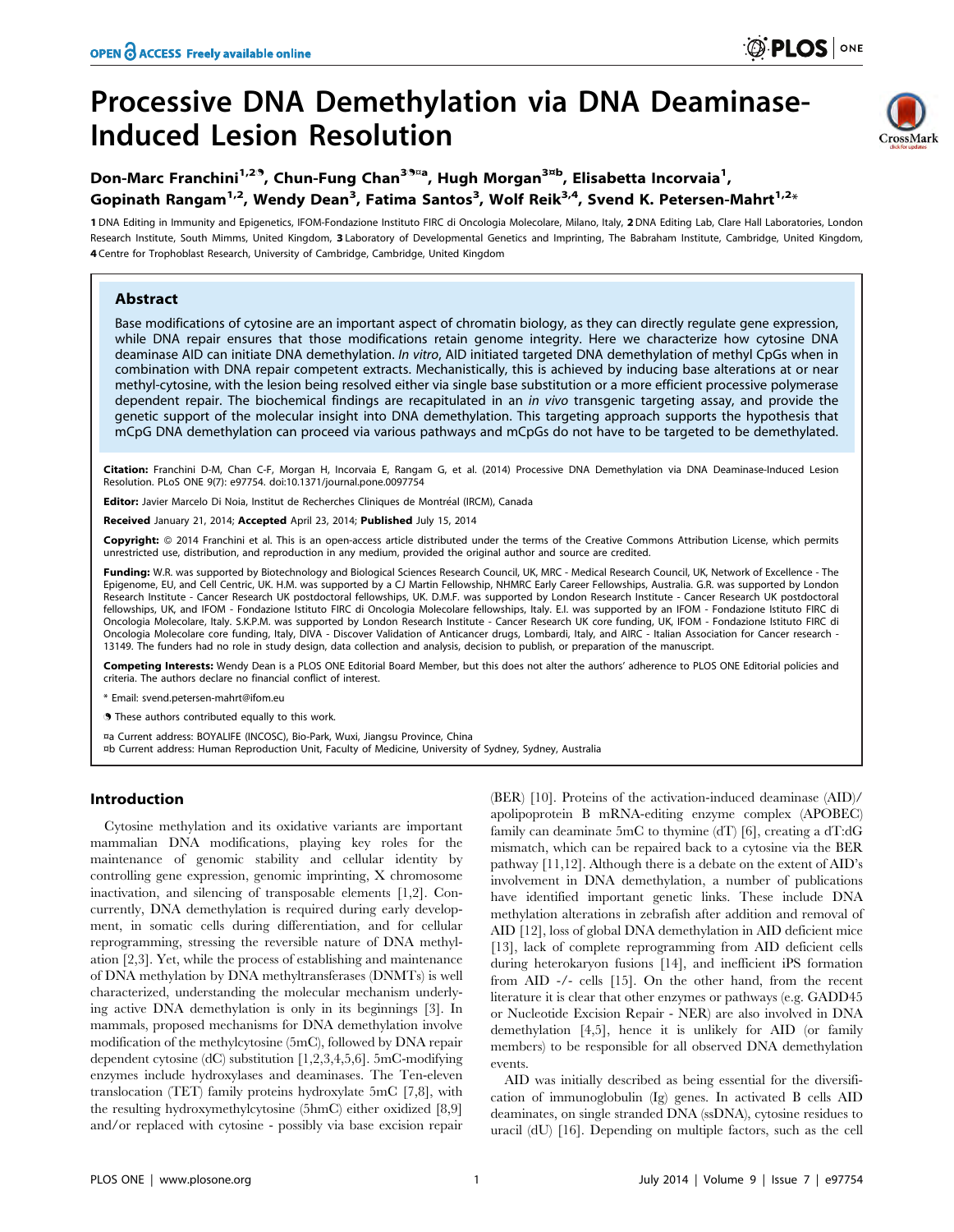state, chromatin state, and location, the dU lesions will lead to repair, or point mutations and DNA recombination. In the Ig locus, dUs are necessary to induce antibody affinity maturation via somatic hypermutation (SHM), and change of antibody effector functions via class switch recombination (CSR) [17,18]. The exact molecular mechanisms are beginning to be revealed, with proteins from DNA repair pathways [including BER and mismatch repair (MMR)] playing a necessary role during SHM [19,20,21].

Here we begin to delineate the molecular mechanisms of AIDinduced lesion processing - in vivo and in vitro - leading to repair and DNA demethylation. We utilized our recently developed GAL4 targeting in an in vitro Xenopus egg extract system [22] as well as a transgenic mouse approach. DNA demethylation was analyzed either from controlled methylated plasmids (in vitro) or the differentially methylated region (DMR) of the imprinted H19 gene (in vivo). Both approaches demonstrated that AID-induced DNA demethylation can be mediated by BER (UNG-dependent and independent) and DNA repair pathways requiring processive DNA polymerases. Furthermore, the use of processive DNA polymerase dependent pathways does not necessitate targeting 5mCpGs for demethylation.

## Materials and Methods

#### Generation of transgenic mice

All experimental procedures were conducted under licenses by the Home Office (UK) in accordance with the Animals (Scientific Procedures) Act 1986. The AID coding region up to 510 bp (excluding the nuclear export sequence at 550 to 596 bp at the Cterminus) was amplified from oocyte cDNA using primers BamHI-AIDF (GGATCCATGGACAGCCTTCTGATGAAGCAA) and EcoRI-AIDR (GAATTCCAGAATTTTCATGTAGCCCTTCC-CAG) to generate BamHI-AID-EcoRI PCR product. This was inserted into a vector containing the CMV promoter driving the GAL4 DNA binding domain [23] (a kind gift from François Fuks, Free University of Brussels, Belgium) to generate the CMV GAL4- AID plasmid. Plasmids CMV GAL4- $\Delta$ AID1 and CMV GAL4- $\Delta AID2$  were derived from CMV GAL4-AID by in vitro mutagenesis. Inserts were excised from the plasmids by NruI and DraIII restriction enzyme digestion, were purified (Qiagen), and used for microinjection into F1 (C57Bl/6J x CBA/CA) x F1 fertilised zygotes, which were subsequently transferred into pseudopregnant mothers. Genotyping of transgenic mice was carried out by PCR on DNAs from tail biopsies, using primers GAL4AID (s) GTCCAGTGAGCAGGAGGTG and GAL4AID (as) CCAAAGAAAAACCGAAGTGC which are in the GAL4 and AID regions respectively such that GAL4-AID transgenes are specifically detected without amplifying the endogenous aid gene.

## RNA expression of transgenes

Total RNA was extracted from different embryonic and postnatal tissues with the RNeasy mini/midi kit (Qiagen). cDNA was synthesised by using SuperScript II reverse transcriptase (Invitrogen). The efficiency of cDNA synthesis was evaluated by PCR for Hprt. To ensure there is no DNA contamination, reactions without reverse transcriptase were always done in parallel. Expression of GAL4-AID transcripts was analyzed by RT-PCR using primers in the GAL4 region (s: AAGTGCGC-CAAGTGTCTGAA) and AID region (as: CAGCCA-GACTTGTTGCGAAG) to prevent amplification of endogenous AID transcripts. Quantitative real time PCR experiments were performed in triplicate with an ABI PRISM 7700 Thermocycler (Applied Biosystems); the relative quantification, amplification efficiencies, and comparative method of relative quantification were done according to instructions supplied by Qiagen.

## GAL4 staining of zygotes

Fertilized oocytes were washed in PBS, and after fixation in 4% paraformaldehyde in PBS for 15 minutes, the zonae pellucidae were removed with Tyrode's Solution Acidic (Sigma) and the oocytes permeabilised with 0.2% Triton X-100 in PBS for 1 h, at room temperature. After blocking in 0.05% Tween-20 in PBS containing 1% BSA (B-PBS) overnight at  $4^{\circ}$ C, the oocytes were incubated with anti-GAL4 rabbit polyclonal antibody (Santa Cruz, sc-577) diluted 1:30 (B-PBS) for 3 hours at room temperature. Detection was achieved using goat a-rabbit IgG-Alexa (Molecular Probes) as secondary antibody. DNA was stained with DAPI  $(5 \mu g/ml)$  and all samples were mounted in Slow Fade (Molecular Probes). Image acquisition was performed with a LSM 510 Meta confocal laser scanning microscope (Carl Zeiss) equipped with a ''Plan-Apochromat'' 63x/1.40 DIC oil-immersion objective. Final pictures were obtained by Z-stack projection of serial sections  $(800\times800, \text{pixel size}; \text{z-step}, 0.46 \text{ µm}).$ 

## DNA Methylation Assays

Bisulfite sequencing of genomic DNA. gDNA from tissues were digested with NcoI restriction enzyme, alkaline denatured, and treated with bisulfite as described [24]. All three regions (Bi-2, -3, -4) were amplified by the use of a nested PCR strategy. Sequences of primers are in Table S1. The PCR products were cloned (TA Cloning Kit, Invitrogen) and sequenced using the Applied Biosystems sequencing system.

CpG methylation status of the plasmid after the in vitro assay was monitored by bisulfite sequencing with the EZ DNA Methylation-GoldTM kit (Zymo Research). Bisulfite-treated DNA was amplified with the Zymo TaqTM PreMix (Zymo Research) and the pair of primers 6782 5'-GTTTTGATTGG-GATAAAATTATTGT-3'/6781 5'-CTCACCTACCTCCT-TACTAAACGAC-3' amplifying sequence BS. PCR products were separated on 1% agarose gels, purified by Qiaquick Gel Purification (Qiagen), cloned into carrier plasmids by using the TOPO TA Cloning Kit (Invitrogen) and sequenced.

## Expression Vectors and protein expression

Human His-Tagged GAL4-AID coding vector was constructed by inserting the DNA-binding domain of GAL4 into the NcoI restriction site of the pET30 derived vector encoding for AID with a C-terminal His tag (described in Morgan et al. [6]). Site-directed mutagenesis was used to create catalytic inactive AID C89R. Wt and mutant GAL4-AID proteins were prepared as described for untagged AID [25]. Mouse GAL4-AID $\Delta$ C was cloned the same way and its mutation activity tested in a standard rifampicin mutation assay [25].

## In vitro resolution assay (IVR)

The details of this assay have been published [22]. Briefly: o. 5 µg of GAL4-AID (wt or mutant) were incubated with 0.1 pmol of the plasmid at  $37^{\circ}$ C for 30 min in buffer IVR. The target plasmid was either unmethylated or in vitro methylated with the M.SssI methyltransferase (New England Biolabs). The repair reaction was performed by adding  $150 \mu g$  of *Xenopus laevis* egg extract (FE)  $[26]$  supplemented with 5  $\mu$ g aphidicolin (Sigma-Aldrich), 0.05 mM dNTP (without dCTP or dATP), and 0.05 mM biotinylated-dCTP or biotinylated-dATP, and incubated at  $23^{\circ}$ C for 30 min. When specified, 0.75 U UNG inhibitor (UGI - New England Biolabs) was added to the FE prior to plasmid addition.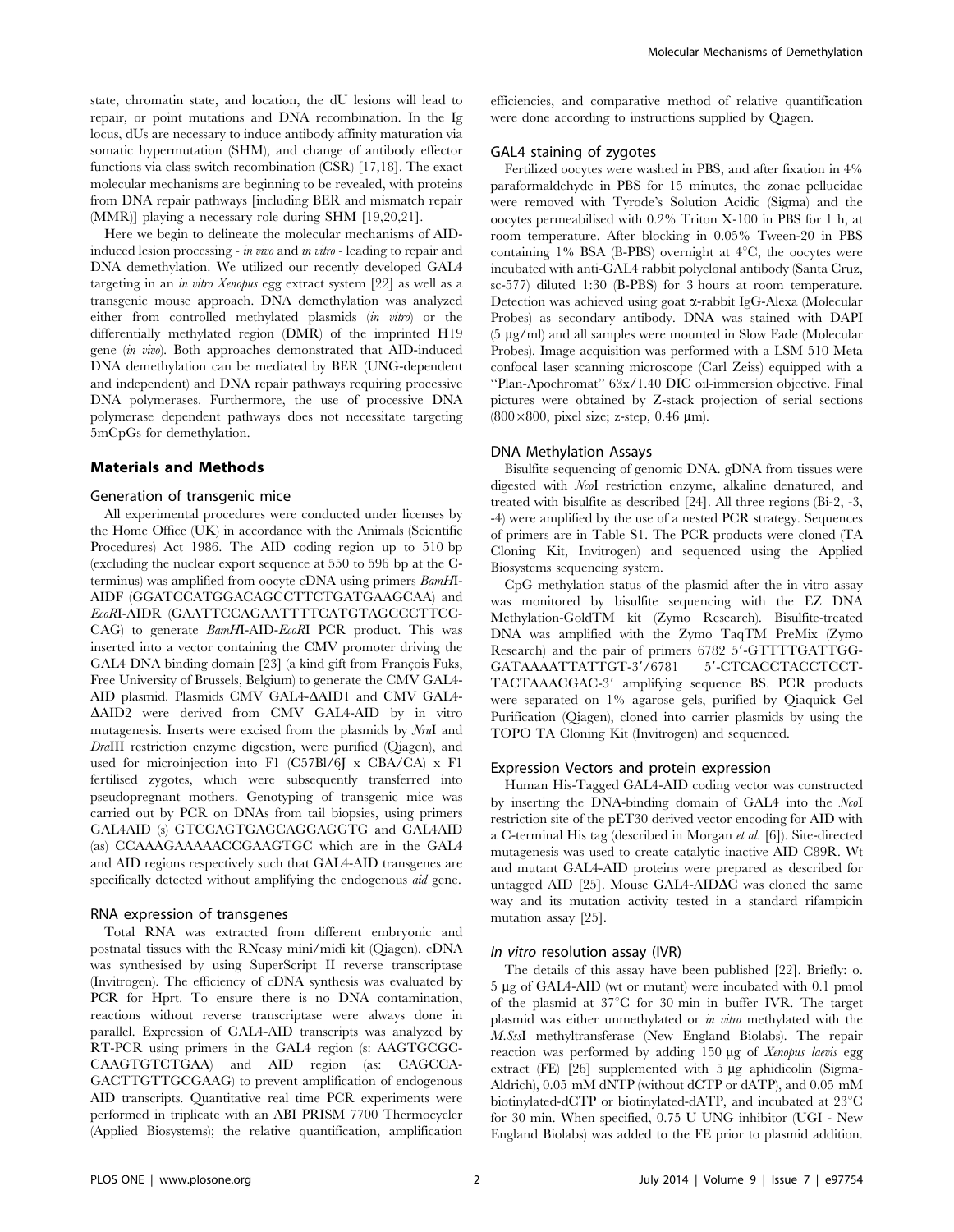Treated DNA was purified via Qiagen Mini-prep (saved as input), isolated on streptavidin magnetic beads (Invitrogen-Dynal), collected in  $100 \mu$ l TE, and  $2 \mu$ l of this bead mixture subjected to real-time PCR. PCR reactions  $(20 \mu l)$  contained 10  $\mu l$  of the LightCycler 480 SYBR Green I master mix (Roche Applied Sciences) and primers (1512 GGCCTAACTGGCCGGTAC Rev - 1518 GTCCACCTCGATATGTGC). The reaction was monitored in a LightCycler 480 Real-Time PCR System (Roche Applied Sciences); with the 'input' DNA analyzed in parallel as reference.  $C_t$  values for the biotinylated-DNA were correlated to the  $C_t$  values for the input DNA. Results were presented either as relative (fold-change) or absolute (% of input) quantification [22]. For fold-change, all samples were correlated to their input and then the FE alone sample (or another specified sample) was used as reference and set to one. Alternatively, in the % of input analysis the  $C_t$  qPCR values of input and output were converted to an absolute amount of DNA based on a standard curve, with the amount of isolated biotinylated-plasmid being expressed as a percentage of the initial amount of plasmid (input).

## Statistical analysis

We performed a paired two tailed Student T-test on the values for the bisulfite analysis and DpnI analysis of AID-induced m6Ademethylation. Significance was indicated for  $p<0.05$ . We also performed chi-squared analysis of the bisulfite data. Here, the untreated  $(G-AID + FE)$  demethylation were set as the expected and the treated  $(G-AID + FE$  plus Ugi) as the observed. Chisquared values were obtained using the Yates correction for using only one degree of freedom. Significance was indicated for  $p<$ 0.01.

## Results

## In vitro AID-induced lesion repair

Although it is not fully clear to what extent AID is involved in DNA demethylation, we want to delineate the molecular mechanism of DNA demethylation from DNA deaminase-induced lesions. For this we are utilizing both an in vitro as well as an in vivo approach. The in vitro assay allowed us to obtain qualitative and quantitative readouts, while at the same time providing a means to control all aspects of the AID-induced DNA demethylation. While the transgenic mouse system recapitulated the in vitro results and provided important genetic insight into AID-induced demethylation in vivo.

To develop an in vitro DNA demethylation system, we modified our in vitro resolution (IVR) assay (Figure S1 and [22]). Briefly, a bacterially produced GAL4-AID (G-AID) fusion protein was targeted to GAL4 DNA-binding sites (UAS) on a methylated (SssI) supercoiled plasmid. Once bound, AID deaminated dCs to dUs in the context of ssDNA. Subsequently, the reaction was added to Xenopus laevis egg extracts (FE). Here, DNA topoisomerase I and II relaxed the plasmid forming dU:dG lesions. This provided a substrate for various DNA repair pathways, including short-patch (SP-) BER and long-patch repair (MMR, long-patch (LP-) BER). DNA repair was monitored via incorporation of biotinylateddCTP (bio-dC) or biotinylated-dATP (bio-dA). After streptavidinbead isolation biotinylated plasmids recovery was quantitated with qPCR (quantitative real-time PCR). qPCR values from control reactions as well as the ratio of input to recovered plasmid was used to quantify AID and FE activity.

The results can be represented as bar-graphs and demonstrate that catalytic active G-AID and a functional FE are required for full activity [22]. The full details and consequences of the IVR, which are also relevant for the current work, can be found in our

previous publication [22], briefly: a) the distance between GAL4 binding and AID-induced lesion was not significantly relevant; b) the presence of biotin did not alter the readout as they are represented as relative to each other; c) the activity of GAL4-AID is not limited to just a few cytosines near the GAL4 binding site, but dispersed throughout the plasmid, and hence biotin incorporation, streptavidin isolation, and qPCR results are based on a population analysis with minimal local effects off-setting each other; d) the avoidance of enzyme excess over substrate (a drawback on a number of previous *in vitro* assays using AID [27]) precluded those circumstances where AID can induce multiple deaminations in quick succession; and e) in the absence of FE or presence of only the GAL4 binding domain (GBD) biotin was not incorporated [22].

Furthermore, removing the GAL4 DNA binding domain from AID had reduced biotin incorporation, which was alleviated once the incubation time of AID (no GAL4) and plasmid was extended [22]. This indicated that the GAL4 domain simply enhanced the molecular crowding aspect of the reaction by allowing AID to finds its DNA target more efficiently. Since our assay was designed to understand the mechanisms downstream of AID-induced lesions, the GAL4 DNA binding domain only served as a means to enhance the speed and accuracy of the reaction but not the targeting. The in vivo mechanism of AID-targeting had been addressed previously by us [28], and we did not want to add this extra complexity to a biochemical and mechanistic analysis of post-AID lesion events.

From our work on unmethylated substrates for AID-induced damage resolution [22], we were able to demonstrate that the lesions stimulate various DNA repair pathways. They included BER (SP-BER and LP-BER) and MMR (non-canonical), which directly recapitulated usage of those DNA repair pathways that arise from AID-induced lesions during immunoglobulin diversification in vivo [19].

## IVR development for AID-induced demethylation

A current model for AID-induced DNA demethylation suggests that the T:G mismatch, created by AID upon deamination of 5mC, is processed via the BER pathway [6,11,12]. To better understand which DNA repair pathway is involved, we modified our IVR assay using a methylated substrate (Figure S1), where the plasmid DNA was fully methylated at 5mCpG with M.SssI (Figure S2). Because M.SssI treatment can introduce DNA damage itself, stemming from lack of the co-factor SAM or buffer composition, utilization of various mock treatments (Figure S2A) demonstrated that the observed IVR result (Figure S1) was only dependent on the AID activity acting on the methylated substrates. The M.SssI treatment did not change plasmid topology significantly (Figure S2B), nor did it alter the efficacy of the AID-IVR assay (Figure S2C). As seen in Figure 1A, just as for the unmethylated substrate [22], the methylated plasmid was acted upon by catalytic G-AID and repaired in the IVR. Neither the catalytic dead AID (G-AIDm C87R - [29]), the GAL4 DNA binding domain (G-DBD), nor the untargeted AID (AID) were able to induce DNA repair on the methylated plasmid.

## BER and other DNA repair pathways act during DNA demethylation

In our related work on unmethylated substrates [22], we were able to demonstrate that the AID-induced DNA damage can be resolved via various DNA repair pathways using the IVR system. Applying the same approach here, we demonstrate that with a methylated plasmid different types of DNA repair pathways are acting on the AID-induced lesions. When the BER inhibitor Ugi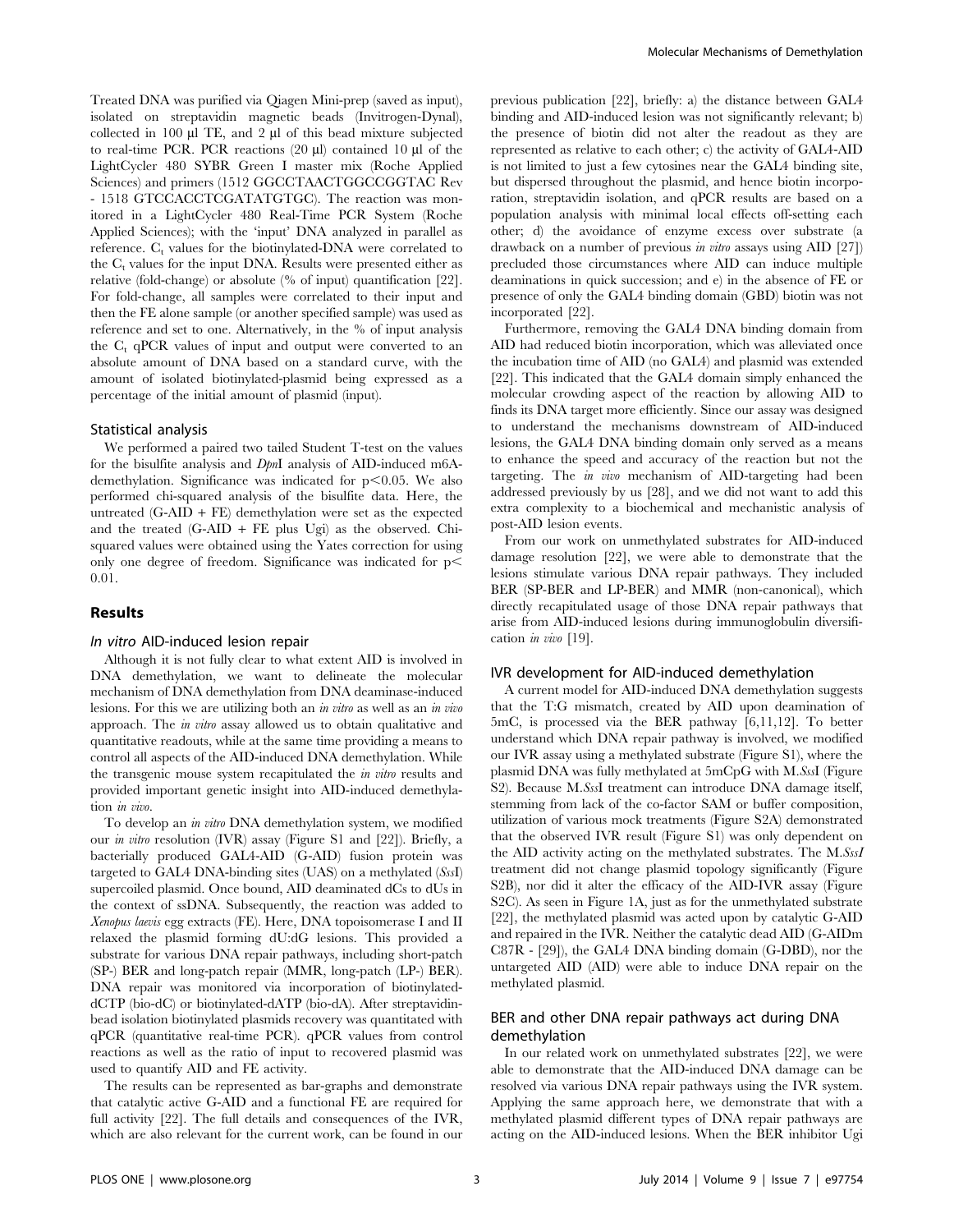



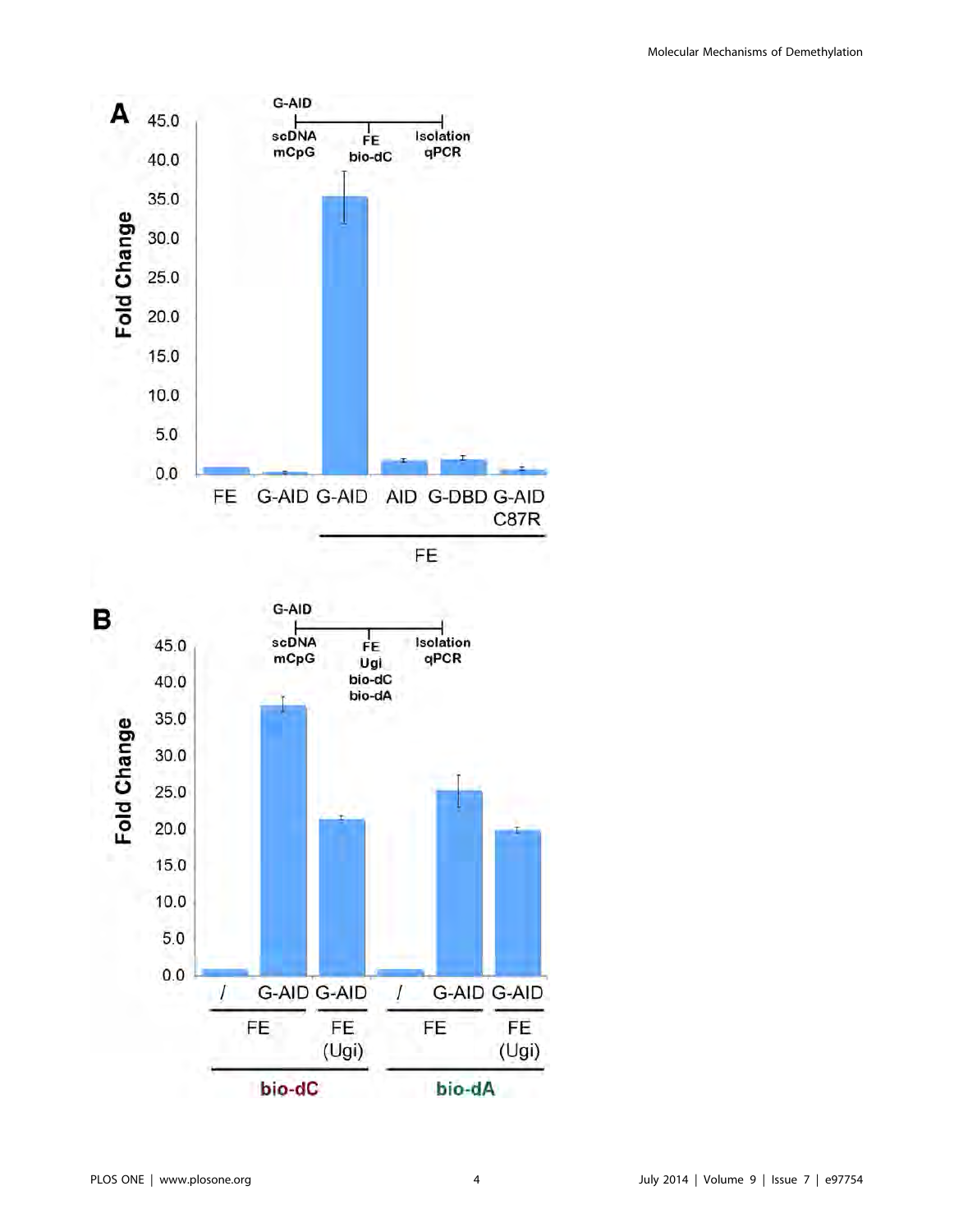Figure 1. AID-induced lesions on a methylated substrate are resolved by DNA repair. (A) AID-induced lesions result in bio-dC incorporation. G-AID was incubated with a pre-methylated substrate (M.SssI - Figure S2) for 30 min and then added to FE. Repaired plasmids (bio-dC labelled) were isolated and quantified by qPCR. The bars represent the ratio (Fold change) of the amount of recovered plasmids from reactions carried out in the presence of G-AID, untagged AID (AID), the GAL4 DNA binding domain (G-DBD), or the mutant G-AID C87R versus levels of plasmids recovered from reactions that did not contain G-AID (FE, set to 1). Error bars indicate  $\pm$  standard deviation (SD, n = 3). Line schematics for all IVR assays are shown above the graphs, and they indicate the order of addition of substrates/proteins/nucleotides/extract/etc. or treatments. (B) AIDinduced lesion resolution on methylated targets involves BER and processive DNA polymerases-dependent repair. IVR reactions were performed as in (A), containing either bio-dC or bio-dA during the resolution phase of the IVR. Where indicated, FE was treated with Ugi prior to addition of the plasmids (FE (Ugi)). The bars depict the levels of plasmids (bio-dC or bio-dA labelled) that were recovered from the individual reactions. Samples were normalized to FE reactions without G-AID (FE) and were set to 1. Error bars indicate  $\pm$  standard deviation (SD, n = 3). doi:10.1371/journal.pone.0097754.g001

was added to the IVR, we observed a reduction without complete inhibition (Figure 1B). Although the use of Ugi could have minor side effects, the peptide has been extensively studied and characterized and shown remarkable specificity for inhibiting UNG2 (the predominant BER protein acting on dUs) [30,31] without affecting other uracil DNA glycosylases (e.g. TDG, MBD4, SMUG). This indicated that although UNG-dependent BER is important in AID-induced lesions resolution of methylated plasmids, other DNA repair pathways are also playing a role. During SP-BER the dU:dG (or dT:dG) lesion is repaired with the incorporation of a single dC, resulting in a dC:dG base pair. Processive polymerase-dependent repair pathways (e.g. LP-BER, MMR), not only resynthesize the lesion, but also incorporate nucleotides that are downstream of the initial dU. These pathways can be detected in the IVR by addition of biotinylated-dA (Figure 1B), where a significant amount of biotin incorporation can be seen after treatment with G-AID and FE. Importantly, by adding Ugi, we are able to discern between UNG-dependent LP-BER and other processive polymerase-dependent DNA repair pathways, such as non-classical MMR [21].

#### AID-induced single and processive DNA demethylation

Aside from identifying the various DNA repair pathways acting on the AID-induced lesions of a methylated substrate, we also determined the extent of local DNA demethylation. Using bisulfite analysis of a region downstream of the GAL4 DNA-binding site, we identified both single site demethylation as well as consecutive (processive) demethylation events (Figure 2A), with AID activity leading to 43% cytosine demethylation (Figure 2B). One should note that although the DNA is CpG methylated, unmethylated dCs outside a 5mCpG context are still substrates for AID-induced deamination. When we treated the FE with Ugi, to inhibit UNG2 dependent BER, bisulfite analysis showed a significant decrease in the efficiency of the extract to induce DNA demethylation (Figure 2A & B). This strongly suggested that AID can induce DNA demethylation by acting on dCs, since dUs are the only substrate for UNG2. Furthermore, if dCs are deaminated to dUs and UNG2 lesion processing leads to 5mCpG demethylation, then LP-BER plays a role in local DNA demethylation.

## Local 5mCpG context prescribes DNA repair pathway choice for DNA demethylation

Given the multitudes of DNA repair pathways acting on AIDinduced lesions, we wanted to determine if there is a preference of DNA repair pathway choice for demethylation of individual 5mCpGs. To this end, we statistically analyzed the difference of demethylation frequency of each CpG in the G-AID + FE and G-AID + FE (Ugi) samples. Using chi-squared analysis we were able to identify 3 regions (CpG 4, 14–15, and 23–24) that where, upon treatment of the FE with Ugi, significantly precluded to undergo DNA demethylation. Furthermore, some regions (CpG 7, 24, 26) had less significant inhibition of DNA demethylation, while others

(CpG 1–2, 8–9, 11, 18, and 29) were refractory for the Ugi inhibition.

Overall, these results indicate that AID-induced DNA demethylation can be mediated via different DNA repair pathways, which are either UNG-dependent (5mC independent), UNG-independent (e.g. TDG), and/or are repaired beyond the initial lesion via a processive DNA polymerase.

## Induced demethylation does not require CpG recognition

We have previously determined that AID deaminates unmethylated cytosines about 5–10 times more efficiently than methylated ones [6]. Furthermore, the IVR target plasmid contains 844 dCs in the context of WRC (A/T,A/G,C - the preferred AID target), yet only 161 are in the context of WRCpG. Hence given the random targeting of G-AID, it is more likely that both dU:dG and dT:dG mismatches are present on an AID treated methylated-substrate, rather than just dT:dG. This mixture also precluded the identification of a strict requirement for only 5mC deamination leading to DNA demethylation. Also, the experiments with bio-dA or/and Ugi inhibition (Figure 1B) suggested that DNA repair processed and incorporated bio-dC/ bio-dA beyond the initial AID-induced lesion. All of this suggests that if a 5mC was in proximity to a deaminated dC (dU) and processive DNA polymerase repair replaced the 5mC with dC, then DNA demethylation proceeded without having initially targeted the 5mCpG.

To prove this non-targeting aspect of DNA demethylation we demonstrated that G-AID can induce methyl-adenosine demethylation on the plasmid via targeting dCs. Plasmid DNA isolated from common molecular biology grade E. coli hosts is methylated on adenosine in the context of  $Gm6ATC$  (dam methylation -  $m6A$ ). In the IVR, dam methylation did not alter G-AID-induced activity on cytosines (comparing plasmids from  $dam$   $(-)$  or  $(+)$  hosts - data not shown), indicating that the FE did not recognize m6A DNA base as a lesion. We analyzed 4 different Gm6ATC sites in the plasmid (position 468, 1287, 2001, and 3230) for the effect of AIDinduced m6A demethylation (Figure 3A), with the distribution of each site on the plasmid not biasing the IVR results [22]. After G-AID and FE treatment and prior to qPCR, the plasmids were restriction-digested by either of three isoschizomers recognizing GATC: MboI (sensitive to m6A), Sau3AI (resistant to m6A), or  $DpnI$ (requiring m6A); cutting the GATC site prevents PCR amplification and reduces the signal. Therefore,  $m6A$  containing plasmids are digested (less recovery) by Sau3AI and DpnI, while they are resistant (more recovery) to MboI cleavage. A decrease in resistance after MboI cutting and enhanced resistance after DpnI cutting is a reflection of the incorporation of dA during AID-induced repair, and therefore demonstrates m6A demethylation.

We previously described that FE alone can induce minute amounts of DNA repair [22], and hence induce 6mA demethylation on its own. As seen in Figure S3, FE alone (no G-AID) treated substrates showed some difference between MboI and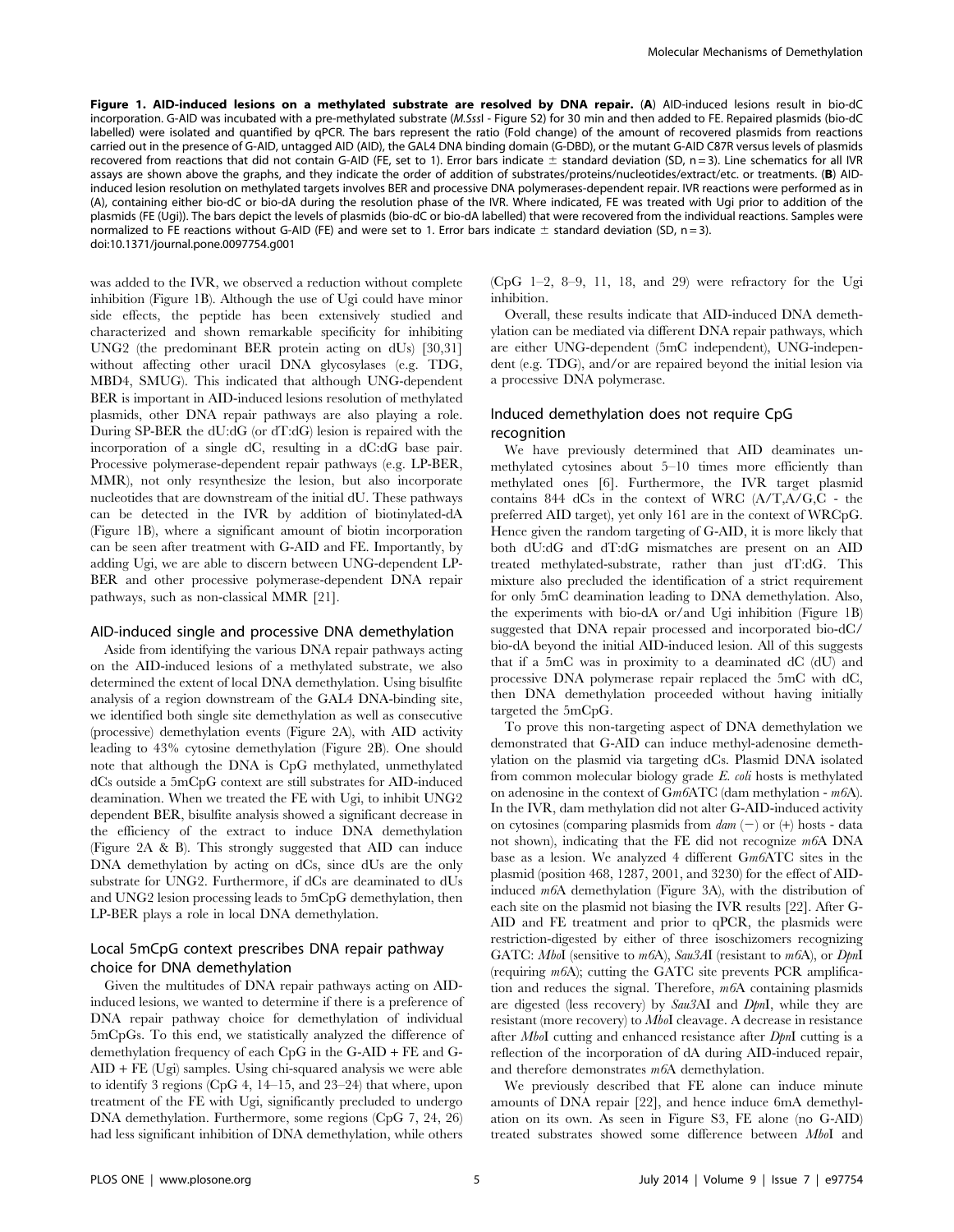

Figure 2. AID-induced lesion repair results in demethylation. (A) AID induces demethylation of 5mCpG in vitro. Methylated plasmids from IVR reactions in Figure 1 were subjected to bisulfite sequence analysis of regions BS, 3' of the GAL4 binding site. Methylation was monitored from IVRsamples performed with GAL4-AID (G-AID + FE) or without (FE), and in the presence of Ugi (G-AID + FE (Ugi)). White and black circles represent unmethylated and methylated cytosines, respectively. (B) Quantification of 5mC demethylated after the IVR assay from (A). Error bars indicate  $\pm$  SD  $(n=3)$ ; a t-test showed a significant difference between the two groups (p<0.05). (C) Graphical representation of those CpGs that were significantly inhibited by Ugi treatment for resolving AID-induced demethylation in the IVR. Each CpG (1 - 29) was analyzed using chi-squared analysis, and red  $circles$  indicate  $p<0.01$ . doi:10.1371/journal.pone.0097754.g002

uncut, or *DpnI* and *Sau3AI* digestion. The ratios of the differences were then used as a correction factor to determine AID-induced m6A demethylation. In Figure 3B and 3C, uncut G-AID treated samples were set to 100% and G-AID induced demethylation represented as % recovery to uncut. MboI reduced the efficacy of PCR amplification when compared to the uncut sample, indicating that the methylation of the four analyzed  $m6A$  sites had been lost. This AID-dependent demethylation of m6A sites was also observed when we restricted the plasmid with  $DpnI$  and Sau3AI. DpnI restriction was not as complete as Sau3AI (enhanced recovery), which also indicated a loss of m6A sites (Figure 3C).

These results clearly demonstrate that AID-induced lesions (dU) can be repaired with a processive polymerase-dependent repair system, leading to substitution of methylated adenosine by unmethylated adenosine. Therefore, DNA repair from AIDinduced lesions is sufficient to induce demethylation without directly targeting the methylated base. TET modified 5hmC is not a target for direct AID induced deamination, as its bulky sidechain on C5 does not fit the active site of AID [32], nevertheless 5hmC can be removed from DNA by an AID-dependent mechanism, if AID-induced uracils are present near 5hmC prior to processive polymerase dependent DNA repair.

## In vivo targeting of AID induces local demethylation

The *in vitro* data suggest that lesions induced by targeting of AID to a specific locus can induce DNA demethylation. In order to determine whether the *in vitro* observations also hold true *in vivo*, we used the GAL4-AID fusion and targeting strategy in a transgenic mouse approach. Here, a female transgenic GAL4-AID fusion protein mouse (Figure 4) was bred to a male mouse having the GAL4 binding sites (UAS) introduced into the first (of four) methylated H19-DMR (H19 DMR-UAS), using a previously developed transgenic strategy [33] (Figure 5A). This DMR (differential methylated region) was chosen because the paternal allele remains stably methylated in all embryonic and somatic tissues of the offspring. For the various GAL4-AID fusions (Figure 4A), transgenes were driven by the CMV promoter and the C-terminal region of AID, including the nuclear export signal, was deleted. Although deletion of the C-terminal region can alter AID turnover [34,35], overall it can enhance nuclear localization without diminishing deaminase activity [36,37]. We also generated two mutants of the same transgene: CMV GAL4- $\Delta$ AID1 carries two amino acid changes (D89G & C147R) and CMV GAL4-  $\Delta AID2$  has a single amino acid change (E58G - [29]) in the catalytic domain (Figure 4A). Both of the mutant AID proteins are severely reduced in their catalytic activity (Figure S4). In all mouse lines the transgene was expressed in various embryonic and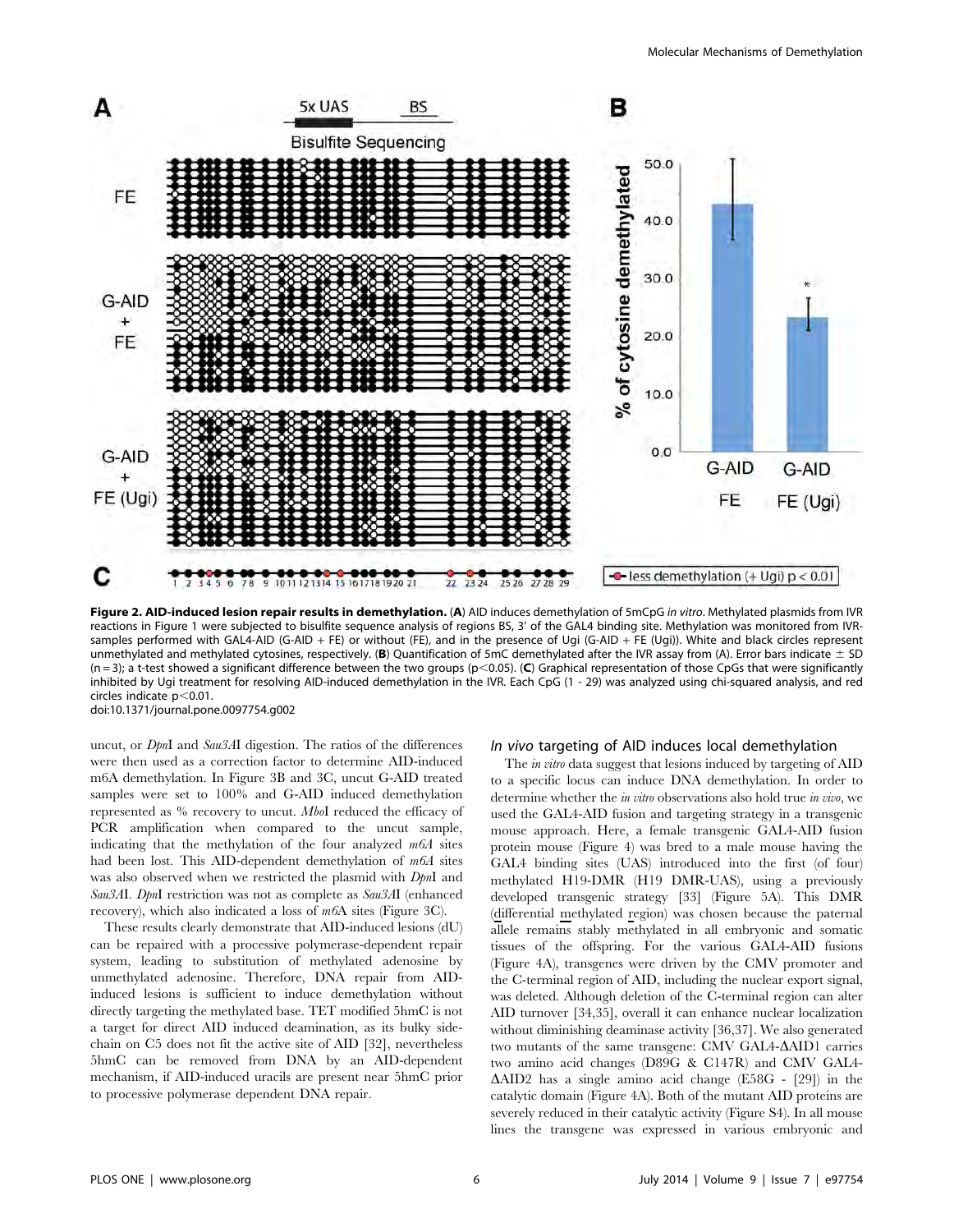|             | restriction on<br><b>GATC</b> | <b>PCR recovery</b>   | <b>PCR</b> recovery<br>after $^{m6}$ A to A |
|-------------|-------------------------------|-----------------------|---------------------------------------------|
|             | no cut                        | high                  | no change                                   |
| <b>Mbol</b> | cut A not $^{m6}$ A           | high (same as no cut) | decrease                                    |
| Sau3Al      | cut $^{m6}A$ & A              | low                   | no change                                   |
| Dpnl        | cut m <sup>6</sup> A not A    | low (same as Sau3Al)  | increase                                    |

5xUAS

pGAL4





Figure 3. AID induces demethylation independent of the nucleotide context. (A) The table summarizes whether methylation of the adenosine (m6A) in GATC sites influences cutting by the restriction enzymes Mbol, Sau3AI or DpnI. On the left is the preference of cutting depending on the state of adenosine-methylation. In the middle the absolute PCR recovery after digestion is indicated. The outcome of the PCR recovery of digested DNA after AID-induced demethylating m6A is indicated on the right. (B) (C) AID induces demethylation of methyl-adenosine. Supercoiled plasmids (m6A(+) as isolated from standard E. coli) were subjected to IVR assays containing GAL4-AID as in Figure 1. Streptavidin-isolated plasmids were either undigested (mock) or incubated with the restriction enzymes Mbol, DpnI, and Sau3AI (NEB, USA) prior to qPCR amplification. The different GATC sites (positions: 468, 1287, 2001 and 3230) are indicated by colors and marked on the plasmid map; there are 37 GATC sites within the plasmid substrate. IVR results were quantitated by setting the uncut G-AID treated samples to 100%. Correction factors based on FE alone activity (for Mbol) or Fe + Sau3AI activity (for DpnI) was determined from Figure S3 and applied to the G-AID induced recoveries. Loss of m6A is shown in (B) by a decrease in recovery after Mbol cutting versus uncut, and by an increase in recovery after DpnI digest (C). A standard t-test indicated that after G-AID treatment all sites showed a significant difference between Sau3AI and DpnI cutting; (p<0.05 - indicated as \*), (n ≥3). doi:10.1371/journal.pone.0097754.g003

A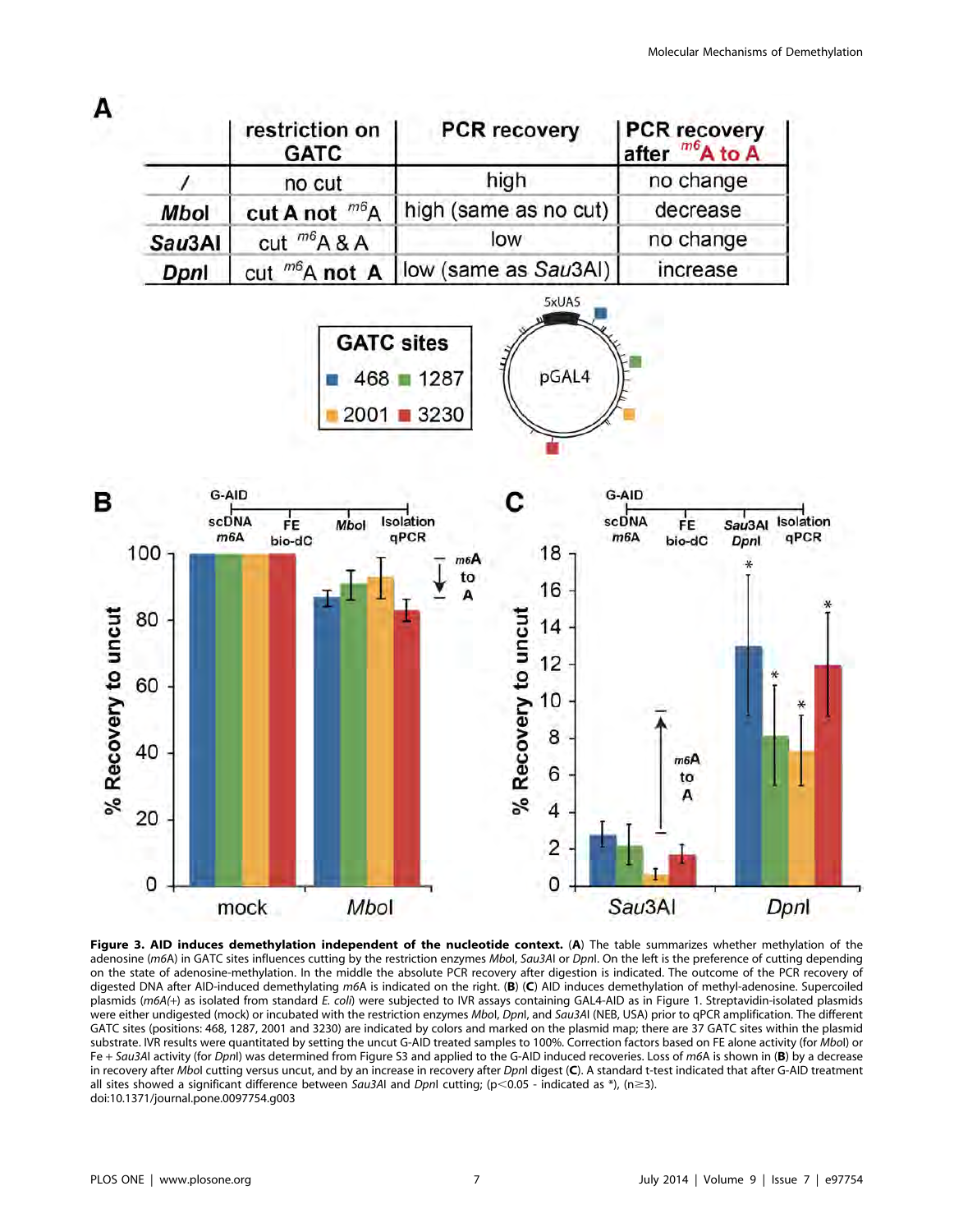

Figure 4. Structure of GAL4-AID transgenes and their expression. (A) GAL4-AID fusion cDNAs were inserted into a CMV promoter containing vector resulting in three transgene constructs (GAL4-AID, GAL4-DAID1, and GAL4-DAID2), which were excised from the plasmid backbone with NruI and Dralll and microinjected into zygotes, resulting in transgenic strains TG 4 and 5, TG 7, and TG 8. Lower panel: The GAL4 DNA binding domain was fused to the AID cDNA lacking the C terminal nuclear export signal (NES). In addition to wild-type AID two mutant forms of AID cDNA, harbouring amino acid exchanges D89G and C147R, and E58G, respectively, were fused. Numbers refer to amino acids position in AID. (B) GAL4-AID expression in transgenic strains TG 5 (GAL4-AID), TG 7 (GAL4- $\Delta$ AID1), and TG 8 (CMV GAL4- $\Delta$ AID2) was monitored by RT-PCR. RNA samples from embryo, placenta and various adult tissues were analyzed. Hprt mRNA served as loading control. (C) Transgenic AID localizes in pronuclei of zygotes in TG 5 (Gal-4-AID) and TG 7 (GAL4- $\Delta$ AID1). GAL4-AID expression in zygotes was analyzed by immunofluorescence using an anti-GAL4 antibody. DNA was stained with DAPI. TG 5 and TG 7 resulted from crossing of transgenic mother with H19 DMR-UAS father, as a control crosses between C57Bl6 mother and H19 DMR-UAS father was used.

doi:10.1371/journal.pone.0097754.g004

postnatal tissues, as tested by RT-PCR (Figure 4B) and by immunofluorescence in zygotes (Figure 4C).

We bred males harboring the H19 DMR-UAS locus with females carrying the GAL4-AID, GAL4- $\Delta$ AID mutants, or the previously described CMV GAL4-Myc [33] expressing transgenes, and determined the extent of DNA methylation in F1 offspring. Due to technical limitation of obtaining enough material from fertilized oocytes we could not perform bisulfite analysis on homogenous tissues right after fertilization (zygote). Hence, we choose to analyze tissue samples for methylation analysis of various regions surrounding the UAS (Bi-2, -3, -4) from neonatal liver (Figure 5). Since adult liver did not express the transgene itself (Figure 4B), it was likely that any observed demethylation had to occur in earlier stages of development. The H19 locus is an imprinted locus, with the paternal allele being methylated and the maternal allele unmethylated. Due to the genetic manipulations of the system regions Bi-2 & 3 can be amplified from the paternal

allele, while region Bi-4 can only be amplified from the maternal allele (Figure 5B). As shown in Figure 5C, Bi-2 was significantly more demethylated in GAL4-AID than in GAL4-Myc mice. More importantly, the demethylation required AID catalytic activity, as transgenic mouse 7 (TG 7 - harboring a catalytic inactive GAL4- AID) did not show extensive DNA demethylation in this region. Bisulfite analysis of the Bi-3 region confirmed the results for the demethylation capacity of a catalytic active AID (Figure 5D and summarized in Figure S5A), where TG 4 and TG 5 induced over 95% demethylation. Loss of the methylation on the paternal allele may induce methylation on the maternal allele – possibly via dosage compensation [38]. Yet targeting of AID to the paternal allele did not influence the DNA methylation status on the maternal allele, since bisulfite analysis of Bi-4 showed no change in any of the mice analyzed (Figure 5E and Figure S5B). The paternal DMR DNA methylation status (Bi-2 and Bi-3) was also analyzed from embryos and placenta (Figure 6 and Figure S5C),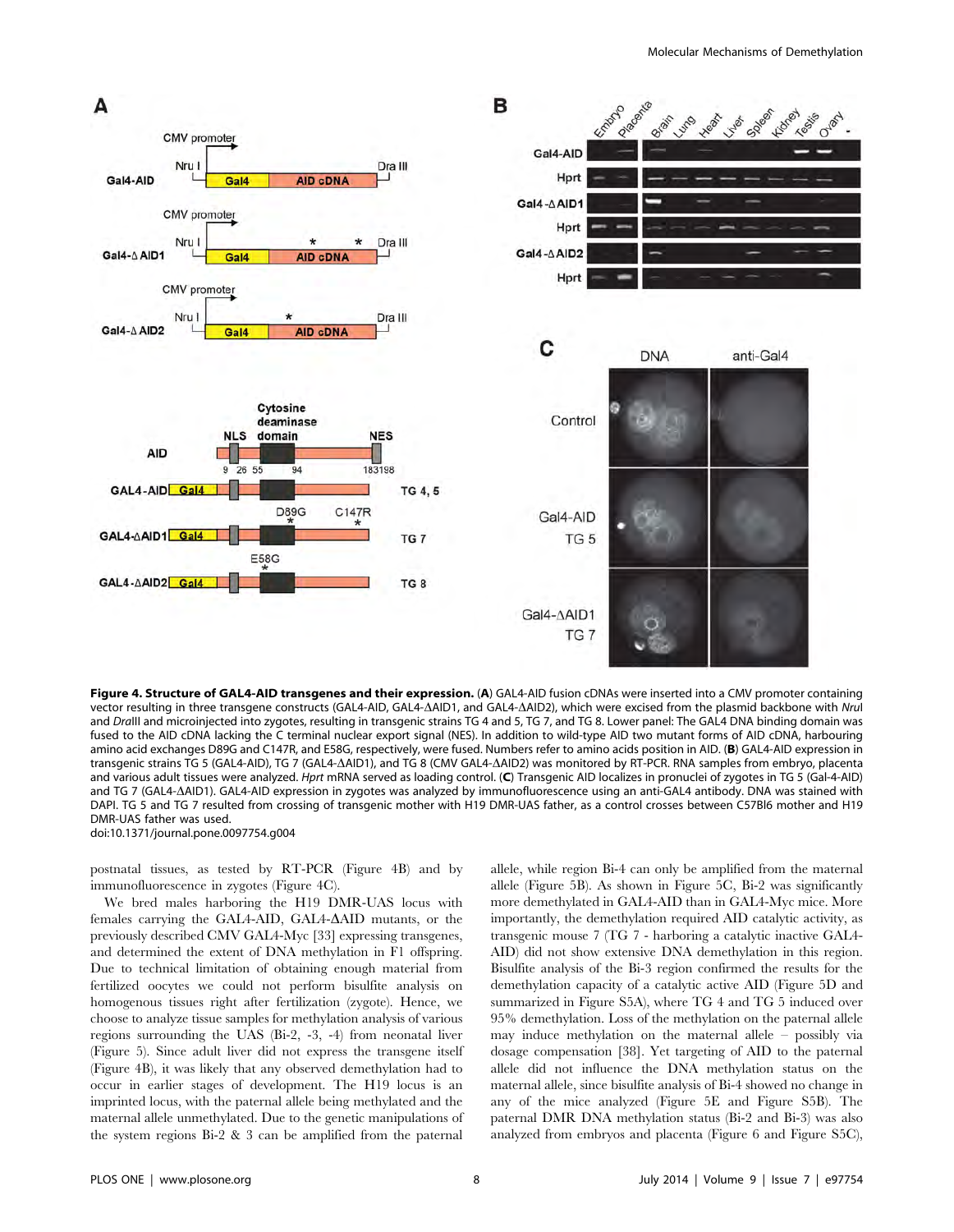

Figure 5. Targeting of GAL4-AID to the H19 DMR-UAS leads to demethylation. (A) Schematic of the paternal knock-in H19 DMR-UAS mouse and the maternal transgene GAL4-AID (where GAL4 is in yellow and AID in salmon) mouse. GAL4-AID transgenic females were crossed with H19 DMR-UAS homozygous male. (B) Methylation of the loci surrounding the UAS was analyzed by bisulfite sequencing. The regions analyzed by bisulfite sequencing (Bi-2, Bi-3, Bi-4), the CTCF binding sites (blue lines), the G repeats sequence, the transcription start site (black arrow) and the position of the UAS within the H19 DMR are depicted. (C -E) AID-induced methylation alterations at the Bi-2 (C) and Bi-3 (D), but not at Bi-4 (E) regions. DNA methylation of H19 DMR alleles was analyzed by bisulfite sequencing of DNA from neonatal liver (L) of transgenic offspring of GAL4-AID wt (TG 4 and TG 5), mutant GAL4- $\Delta$ AID (TG 7), or GAL4-myc (TG 1) crossed with H19 DMR-UAS. The top of the figure (C) represents the schematic of the context of the CpGs within the Bi-2 sequence: CpG with an AID hotspot motif WRC (in red, WRCpG) or in the cold spot motif SYC (in green, SYCpG). Filled circles represent methylated CpGs, open circles unmethylated ones. GAL4 is represented by a yellow triangle, AID wt by a salmon circle, AID mutant by a misformed salmon circle, and Myc by a green rectangle. Summary of the results are shown in Figure S5. doi:10.1371/journal.pone.0097754.g005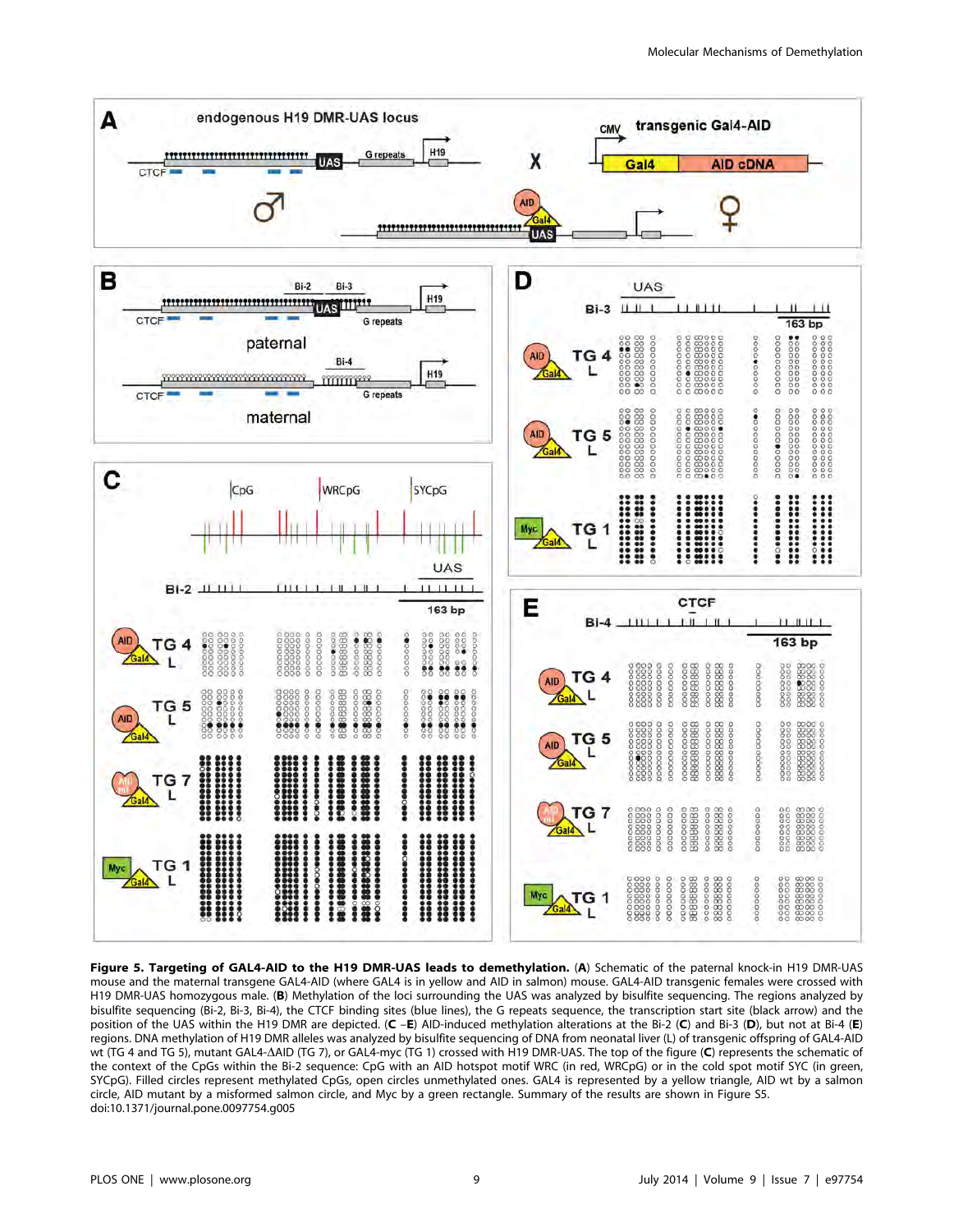

Figure 6. AID-induced demethylation in Embryo and Placenta. GAL4-AID wt (TG 5) or mutant (TG 8) transgenic females were crossed with H19 DMR-UAS homozygous males, and methylation was analyzed in embryos (E) and placentas (P) at E12.5 of transgene positive offspring. Bi-2 region was amplified and analyzed as in Figure 5. Filled circles represent methylated CpGs, open circles unmethylated ones. doi:10.1371/journal.pone.0097754.g006

and analogous to the results from the liver tissue, catalytic AID induced local DNA demethylation.

processive (one lesion one demethylation) DNA demethylation activity.

## AID-induced demethylation outside its target motif

We estimated the extent of AID-induced DNA demethylation of at least 1,000 bases at the H19 locus, as the paternal specific Bi-2 and Bi-3 are each about 500 bases long and were substantially demethylated. The upstream border of DNA demethylation could be situated near the 5' part of the Bi-2 (further upstream are no polymorphisms to distinguish between maternal and paternal alleles); the downstream border is likely the G-repeats, inhibiting the DNA demethylation.

AID favors the hot spot motif WRC (A/T,A/G,C) and strongly disfavors SYC (cold spot - G/C, C/T, C) sequences for deamination [27], which is even more pronounced on a 5mC containing substrate [6]. Sequence context analysis of the Bi-2 demethylated CpGs showed that there was no difference in targeting cold spots or hot spots (Figure 5C; cold spot - green, hot spot - red), indicating that it is unlikely for AID to have targeted each and every CpG. During immune diversification, AID can be linked to the SP-BER pathway [16], while we [6] and others [11,12,39] have implicated SP-BER with AID-induced demethylation. Yet, this single 5mCpG targeting pathway has its limitations. The AID-induced demethylated Bi-2 & Bi-3 regions contained 88 5mCs among 582 dCs. In order for AID to target each CpG separately (followed by faithful DNA repair), 5279 independent deaminations would have had to occur (Figure S6), with each lesion being repaired by SP-BER. It is more likely that in vivo DNA deamination induced DNA demethylation proceeds via a processive DNA polymerase repair pathway (e.g. LP-BER or MMR), allowing for multiple CpG demethylations to occur from a single DNA lesion. Overall, these data indicated that the GAL4- AID-induced demethylation occurred early in mouse development and involves both processive (initiated from a single AID-induced lesion but leading to multiple demethylation events) and non-

## **Discussion**

DNA instability plays a pivotal role in survival and evolution, with physical and chemical DNA damage being mutagenic, while at the same time controlled DNA alterations provide adaptation to environmental stress, either during meiosis or the development of the adaptive immune system. DNA methylation is the sum of DNA methylation and active/passive demethylation [2,3,40], with active removal of the methyl-mark requiring DNA base modification or removal of the modified-cytosine. The molecular processes activated to induce DNA demethylation will determine the extent and efficiency of the epigenetic change. Recent data have shown that single base demethylation can be achieved via different pathways [5,6,8,11], while our current work proposes that a more efficient way for DNA demethylation can occur. By utilizing different DNA repair pathways, either UNG dependent or independent (coupled to processive DNA polymerizations), a single DNA lesion could induce multiple DNA demethylation events (Figure 7). At a targeted locus AID activity on cytosine (regardless of its methylation status) would induce DNA mismatches (dU:dG or dT:dG). dT:dG processing via BER would lead to a single DNA demethylation, while dU:dG processing via BER leads to the status quo. On the other hand, DNA repair utilizing a processive DNA polymerase (e.g. MMR or long-path BER) would lead to extensive removal of 5mC marks from a single lesion. MMR is known to replace up to 2 kb of ssDNA away from the lesion itself [41,42], and if taking place near 5mCpGs then each 5mC would be replaced by cytosine within this stretch. This model would reduce the number of DNA damages required to induce DNA demethylation (Figure S6), increase efficiency and accuracy, and be in line with known AID-induced DNA repair pathways. Recent analysis of DNA methylation status immediately post-fertilization suggested processive DNA demethylation (possi-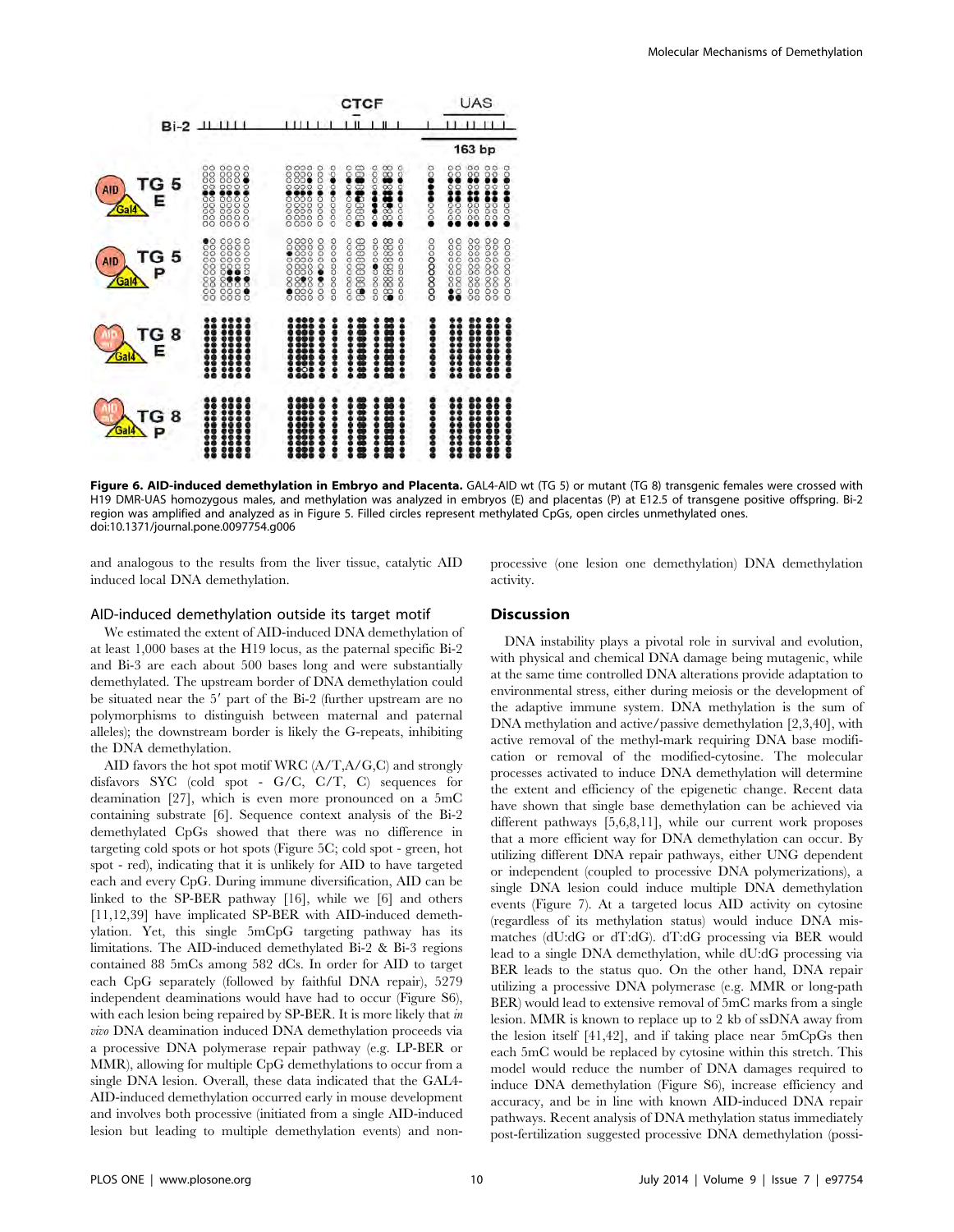

Figure 7. Model for lesion-induced DNA demethylation. Active DNA demethylation dependent on 5mC targeting. 5mC (filled circle) can be hydroxymethylated (5hmC - small grey circle) and further processed by the TET protein family (top right panel - grey). 5mC can be deaminated by the cytosine deaminase AID (bottom left panel - red). Deamination of 5mC results in thymine (dT - in red) and creates a dT:G mismatch that can be recognized by multiple DNA repair pathways, including BER or processive polymerase dependent repair. The processing of the dT:G mismatch by BER produces a single cytosine demethylation event, while processive polymerase dependent repair, in either direction, replaces long stretches of all bases, including 5mC, leading to multiple cytosine-demethylation events. Active DNA demethylation independent of 5mC targeting (central panel green). AID targets and deaminates cytosine (white C:G), forming uracil (dU – in green) and leading to a dU:G mismatch. BER processing leads to the status quo (intact methylated DNA), while activation of a processive polymerase dependent repair, in either direction, replaces long stretches of all bases, including 5mC, leading to multiple cytosine-demethylation events. After AID and DNA repair induced demethylation on one strand, the complementary strand can be targeted as well and/or DNA replication can take place in the absence of DNMT1 activity. Active DNA demethylation of TET enzyme induced 5hmC can be independent of targeting (right panel - blue). AID targets and deaminates cytosine (white C:G), forming uracil (dU – in green) and leading to a dU:G mismatch. Processing as for untargeted 5mC demethylation with the outcome of replacing 5hmC with dC. doi:10.1371/journal.pone.0097754.g007

bly via LP-BER) to occur in the second phase of active DNA demethylation [43], mimicking our in vitro and in vivo findings and supporting our insights into the mechanisms of active DNA demethylation. Future work will determine if the findings form our model system and its DNA repair pathway choice will also be observed as pathways for AID induced demethylation in vivo.

The design of the IVR assay and in vivo targeting precludes analysis of how AID reaches its target as the GAL4 binding capacity vastly exceeds that of AID. In the B cell community it is well known that targeting of AID to the Ig locus is insufficient to explains AID's ability to induce a mutation rate that is  $10^6$  fold above background mutations [19,28,44]. Even within the same cell an AID lesion can be repaired or lead to mutations depending on the chromatin context [45]. Hence the cellular milieu and chromatin context can be instructive for AID's effectiveness. Both of these aspects can be carefully controlled in our IVR assay and we are currently developing new tools and readouts to gain more insight. We are also looking at the mechanistic differences of how AID's activity in early developmental stages can lead to DNA demethylation [13,43] or how AID can alter epithelial-mesenchymal transition (EMT) [46]. Interestingly, in B cells where AID is to induce DNA mutations AID seems to have less of an influence on the dynamics of DNA methylation [47].

## Insights from novel DNA damage resolution assays

Our systems allowed us to dissect the molecular mechanisms of DNA lesion resolution through genetics and biochemistry. Unlike

previous in vitro systems for studying AID lesion resolution [48,49], the IVR system utilizes the physiological DNA damaging activity of AID, thereby providing the first biochemical approach to study multiple aspects of AID-induced demethylation. Addition of Ugi and bio-dA to the IVR allowed DNA damage resolution to proceed either through the UNG-dependent BER pathway (Ugi sensitive) or through a processive DNA polymerase dependent repair pathway (MMR-like pathway - dA incorporation). This lesion channelling (BER vs MMR-like) is analogous to the in vivo DNA repair pathway choice of Ugi addition during Ig diversification [19]. The IVR systems results were recapitulated in the in vivo AID targeting work and provided additional evidence that DNA demethylation can proceed via various DNA repair pathways.

Aphidicolin is predominately used to inhibit replicative polymerases, but can also inhibit DNA pol delta, a polymerase associated with MMR. Therefore, the use of aphidicolin during the resolution phase (in the presence of Ugi) of the IVR suggests that the AID-induced dU:dG mismatch is not resolved via classical MMR. Interestingly, it has been suggested that AID-linked MMR activity during Ig diversification proceeds via a noncanonical MMR pathway [21], raising the possibility that AID-induced DNA demethylation can also involve non-classical DNA repair pathways. This possible 'high-jacking' of classical DNA repair factors for non-classical functions also occurs during AID-induced SHM [19]. A link of this interplay has been observed in vivo, as the CpG methylation status within the Ig locus can alter SHM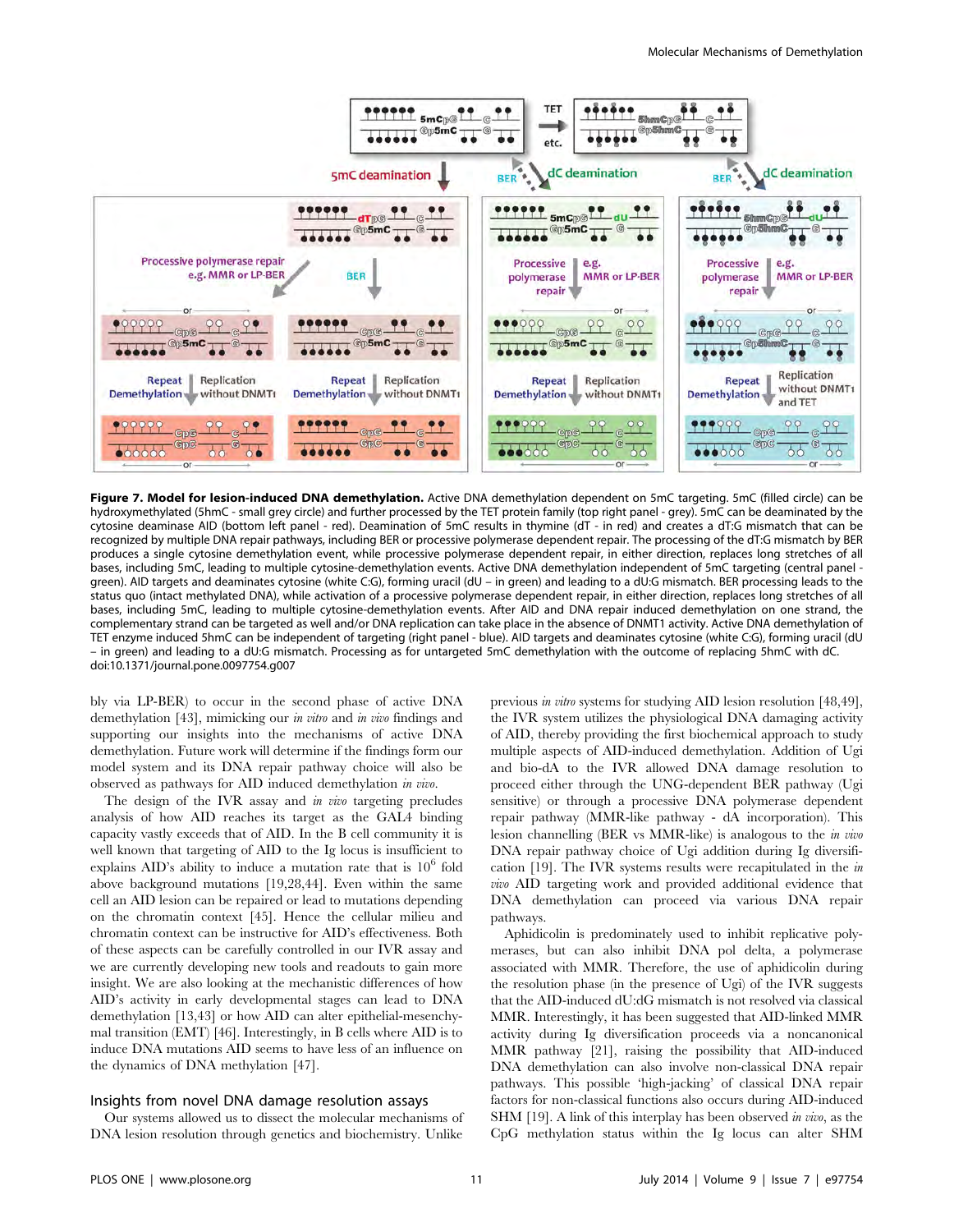outcome [50,51]. Future work using the IVR and AID will also allow for the uncovering of the precise molecular mechanisms of how AID-induced demethylation can proceed during primordial germ cell formation [13], during pluripotency reprogramming [14,15], and zebrafish development [12].

It is of course possible that other DNA damaging events (aside from AID-induced lesions) away from the 5mCpG, which can be repaired with processive DNA repair, such as DNA topoisomerase lesions, could serve as substrates for DNA demethylation. It is interesting to note that *in vivo* treatment of cells with topoisomerase inhibitors lead to DNA demethylation, rather than hypermethylation as observed for other DNA synthesis inhibitors [52].

## AID and TET dependent DNA demethylation

We and others have previously shown that AID is unable to deaminate 5hmC containing substrates [32,53], and hence the proposed direct genetic links [54,55] between AID and 5hmC were only speculative. Our discovery that AID-induced lesions at non-methylated cytosines can lead to active DNA demethylation provides an alternative indirect pathway for AID to resolve TET induced 5hmC modifications. As shown in Figure 7 (far right pathway), if the AID-induced uracil is present near a 5hmC, then upon processive polymerase dependent DNA repair 5hmC would be replaced with unmodified cytosine. If and to what extent this pathway has an in vivo physiological role is yet to be discovered.

## Conclusion

We have shown that local DNA demethylation, induced from a single DNA lesion (e.g. deamination of dC or 5mC), proceeded via at least two different efficient DNA repair pathways. We propose that this will also hold true for some aspects of global DNA demethylation, with pathway choice influencing the extent and efficiency of this mechanism. Depending on the lesion (e.g. base modification, mismatch, ssDNA nick), the genetic loci (intra-, intergenic), the chromatin state (e.g. DNA methylation, histone modification, polycomb complex association), or cellular milieu (e.g. B cell, germ cell) different DNA repair pathways will induce lesion resolution and DNA demethylation. Therefore, a single lesion may lead to single (via BER) or multiple (possibly via processive DNA polymerase dependent repair) 5mCpG demethylation. As epigenetics, including DNA (de)methylation, is becoming more relevant for understanding oncology, this work could have a direct impact on patient care. Clinical evidence already suggest a link between DNA methylation and DNA repair for drug efficacy, therefore the IVR and in vivo targeting could provide a means to identify new drug targets.

## Supporting Information

Figure S1 Schematic of IVR on methylated substrate. Schematic description of the in vitro assay using a methylated substrate, modified from [1]. Prior to the reaction the supercoiled plasmid is in vitro methylated by using the CpG DNA methyltransferase M.SssI. The methylated (filled lollipops) DNA plasmid containing GAL4 binding sites is incubated with a recombinant Gal4-AID fusion protein creating a dU lesion (green star). The supercoiling provides a region of dsDNA for GAL4 binding and a region of ssDNA for AID activity. Addition of frog egg extract (FE), containing topoisomerases, relaxes the substrate plasmid forming a dU:dG mismatch. The repair phase in the FE is carried out in the presence of biotinylated dCTP (bio-dC) or dATP (bio-dA) - (blue arrow), along with normal dNTPs. Repaired and biotinylated DNA is isolated via magnetic streptavidin beads. Prior to streptavidin isolation a small sample (input) is removed from the

reaction. Eluted products and input are then subject to quantitative real-time PCR (red bar). (PDF)

Figure S2 In vitro methylation does not trigger IVR activity. (A) The plasmid was in vitro methylated with the CpG methyltransferase M.SssI. The unmethylated plasmid (UM) was incubated with the buffer ingredients only (UM Buffer), mock methylated (Mock M) with the M.SssI only (- SAM) or the cofactor SAM only (- SssI), or methylated with all the components (M). The methylation status was monitored by digestion with the methyl sensitive enzyme BstUI and analysis on a 0.8% agarose gel, poststained with SYBR safe. (B) Topology of an in vitro methylated plasmid.  $0.5 \mu$ g of all of the different plasmids obtained in  $(A)$  were electrophoresed on 0.8% agarose gel for 10 h at 5 V/cm at  $4^{\circ}$ C. After migration the gel was soaked in 1x TBE containing 0.3 mg/ ml ethidium bromide for 1 h and visualized with a Gel Doc (Bio-Rad). (C) Mock methylated plasmids are equivalent to unmethylated plasmids in the IVR. Unmethylated plasmid (UM), unmethylated plasmid containing methylation buffer (UM Buffer), and mock methylated plasmids (Mock M, -SAM or –SssI) were used in the IVR assay. The bars represent the ratio of the amount of recovered plasmids from reactions carried out in the presence of G-AID versus absence of G-AID (FE alone was set to 1). Error bars indicate  $\pm$  standard deviation (SD, n = 3). (PDF)

Figure S3 FE activity on dam methylated adenine substrates. IVR was performed with plasmids isolated from Dam+ bacteria. Briefly, the dam-methylated plasmid was incubated with the FE and after treatment the plasmid was either mock digested (/) or digested with MboI, DpnI and Sau3AI prior to isolation and qPCR amplification. The bars show ratio of cut versus uncut DNA (set to 1) after FE treatment. (PDF)

Figure S4 Assessment of mAID protein activity. Wild type but not mutant mouse AID protein induces mutation in E. coli. The control empty vector (vector), mouse AID wild type (mAID), mouse AID mutant D89 - C147R (mutations in TG 7 line), and mouse AID mutant E58G (mutations in TG 8 line) were transformed into bacteria (BW310 - ung $\Delta$  - [2]). Protein expression was induced with  $0.4 \text{ mM IPTG}$  for  $14 \text{ h}$  at  $37^{\circ}\text{C}$ . The bacteria were plated on low salt LB agar plates to assess viability or on rifampicin plates to determine the mutation frequency in the rpoB gene. For each sample the number of  $\text{Rif}^R$ clones per  $10^9$  viable cells is plotted [25]. (PDF)

Figure S5 Table summary of G-AID transgenic demethylation. (A) Table showing the summary of the DNA methylation status at the Bi-2 and Bi-3 regions after bisulfite treatment of DNA from fetal liver. Data summarized from Figure 5. The number in bracket is the number of transgenic mice analyzed. (B) Table showing the summary of the DNA methylation status at the Bi-4 region after bisulfite treatment of DNA from fetal liver. Data summarized from Figure 5. (C) Table showing the summary of the DNA methylation status at the Bi-2 and Bi-3 regions after bisulfite treatment of DNA from Embryos and Placentas (E12.5). Data summarized from Figure 6. The number in bracket is the number of transgenic mice analyzed. (PDF)

Figure S6 Theoretical approximation of the number of deaminations required for demethylation based on single BER events. The transgenic mouse H19 locus is schematically drawn with the GAL4 binding sites (UAS) in the centre, surrounded by the bisulfite sequenced flanking (filled circle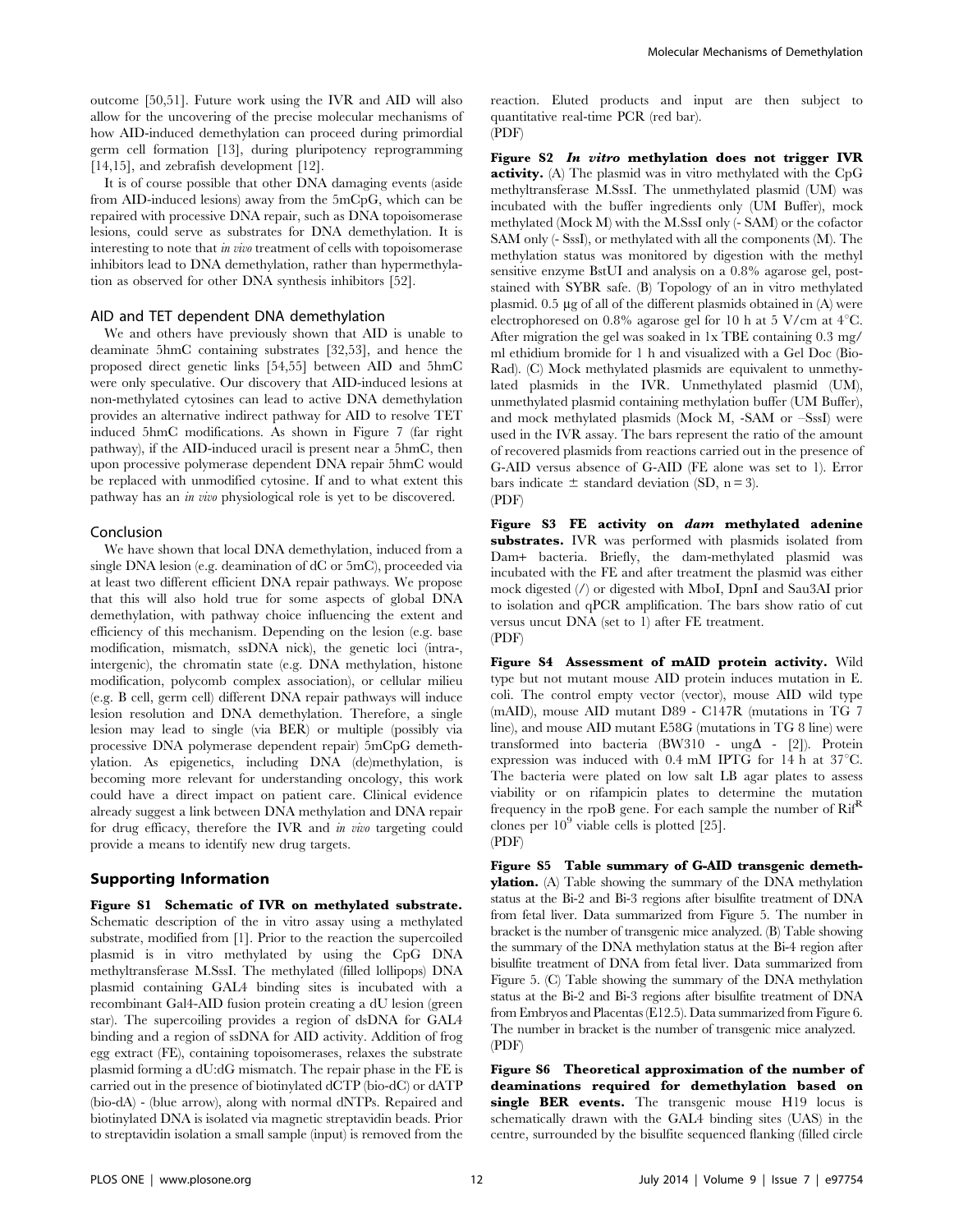- 5mC) regions. GAL4-AID (circle-triangle) is bound at the UAS with arrows representing individual DNA deaminations, leading to complete demethylation (open circle). Number of total dCs (582) and 5mC (88) in this region is indicated, followed by a set of assumptions for the calculation. After n deaminations, the probability for a single target of being never hit is (581/582)'n and its probability of being hit at least once is  $1-(581/582)^n$ . Deriving at a formula representing the number of deaminations that have to occur in order to have 'hit' 88 5mC in 582 dC with 99% confidence. (PDF)

Table S1 Primers used for bisulfite analysis. List of primers used in the bisulfite analysis. (DOC)

#### References S1

(DOC)

#### References

- 1. Bird A (2002) DNA methylation patterns and epigenetic memory. Genes Dev 16: 6–21.
- 2. Wu SC, Zhang Y (2010) Active DNA demethylation: many roads lead to Rome. Nat Rev Mol Cell Biol 11: 607–620.
- 3. Franchini D-M, Schmitz K-M, Petersen-Mahrt SK (2012) 5-Methylcytosine DNA Demethylation: More Than Losing a Methyl Group. Annu Rev Genet.
- 4. Gehring M, Reik W, Henikoff S (2009) DNA demethylation by DNA repair. Trends Genet 25: 82–90.
- 5. Hajkova P, Jeffries SJ, Lee C, Miller N, Jackson SP, et al. (2010) Genome-wide reprogramming in the mouse germ line entails the base excision repair pathway. Science 329: 78–82.
- 6. Morgan HD, Dean W, Coker HA, Reik W, Petersen-Mahrt SK (2004) Activation-induced cytidine deaminase deaminates 5-methylcytosine in DNA and is expressed in pluripotent tissues: implications for epigenetic reprogramming. J Biol Chem 279: 52353–52360.
- 7. Ko M, Huang Y, Jankowska AM, Pape UJ, Tahiliani M, et al. (2010) Impaired hydroxylation of 5-methylcytosine in myeloid cancers with mutant TET2. Nature 468: 839–843.
- 8. Tahiliani M, Koh KP, Shen Y, Pastor WA, Bandukwala H, et al. (2009) Conversion of 5-methylcytosine to 5-hydroxymethylcytosine in mammalian DNA by MLL partner TET1. Science 324: 930–935.
- 9. Ito S, D'Alessio AC, Taranova OV, Hong K, Sowers LC, et al. (2010) Role of Tet proteins in 5mC to 5hmC conversion, ES-cell self-renewal and inner cell mass specification. Nature 466: 1129–1133.
- 10. He Y-F, Li B-Z, Li Z, Liu P, Wang Y, et al. (2011) Tet-Mediated Formation of 5-Carboxylcytosine and Its Excision by TDG in Mammalian DNA. Science.
- 11. Corta´zar D, Kunz C, Selfridge J, Lettieri T, Saito Y, et al. (2011) Embryonic lethal phenotype reveals a function of TDG in maintaining epigenetic stability. Nature 470: 419–423.
- 12. Rai K, Huggins IJ, James SR, Karpf AR, Jones DA, et al. (2008) DNA demethylation in zebrafish involves the coupling of a deaminase, a glycosylase, and gadd45. Cell 135: 1201–1212.
- 13. Popp C, Dean W, Feng S, Cokus SJ, Andrews S, et al. (2010) Genome-wide erasure of DNA methylation in mouse primordial germ cells is affected by AID deficiency. Nature 463: 1101–1105.
- 14. Bhutani N, Brady JJ, Damian M, Sacco A, Corbel SY, et al. (2010) Reprogramming towards pluripotency requires AID-dependent DNA demethylation. Nature 463: 1042–1047.
- 15. Kumar R, DiMenna L, Schrode N, Liu TC, Franck P, et al. (2013) AID stabilizes stem-cell phenotype by removing epigenetic memory of pluripotency genes. Nature 500: 89–92.
- 16. Petersen-Mahrt S (2005) DNA deamination in immunity. Immunol Rev 203: 80–97.
- 17. Muramatsu M, Kinoshita K, Fagarasan S, Yamada S, Shinkai Y, et al. (2000) Class switch recombination and hypermutation require activation-induced cytidine deaminase (AID), a potential RNA editing enzyme. Cell 102: 553–563.
- 18. Revy P, Muto T, Levy Y, Geissmann F, Plebani A, et al. (2000) Activationinduced cytidine deaminase (AID) deficiency causes the autosomal recessive form of the Hyper-IgM syndrome (HIGM2). Cell 102: 565–575.
- 19. Di Noia JM, Neuberger MS (2007) Molecular mechanisms of antibody somatic hypermutation. Annu Rev Biochem 76: 1–22.
- 20. Liu M, Schatz DG (2009) Balancing AID and DNA repair during somatic hypermutation. Trends Immunol 30: 173–181.
- 21. Peña-Diaz J, Bregenhorn S, Ghodgaonkar M, Follonier C, Artola-Borán M, et al. (2012) Noncanonical mismatch repair as a source of genomic instability in human cells. Mol Cell 47: 669–680.

Associated DNA Repair Pathways. PLoS One 8: e82097.

We thank Kristina Trenz, Claudia Cosentino and Vincenzo Costanzo for introducing us to the Xenopus system, as well as continued fruitful discussions; Hiro Mahbubani for technical support of Xenopus management; Andrea Cocito for mathematical analysis of deaminations per base-pairs; Kerstin-Maike Schmitz for critical insights, discussions, lab support, and manuscript preparation.

## Author Contributions

Acknowledgments

Conceived and designed the experiments: DMF HM WR SKPM. Performed the experiments: DMF CFC HM EI GR WD FS SKPM. Analyzed the data: DMF CFC WD WR SKPM. Wrote the paper: DMF WR SKPM.

- 23. Brenner C, Deplus R, Didelot C, Loriot A, Vire E, et al. (2005) Myc represses transcription through recruitment of DNA methyltransferase corepressor. EMBO J 24: 336–346.
- 24. Olek A, Oswald J, Walter J (1996) A modified and improved method for bisulphite based cytosine methylation analysis. Nucleic Acids Res 24: 5064– 5066.
- 25. Coker HA, Morgan HD, Petersen-Mahrt SK (2006) Genetic and in vitro assays of DNA deamination. Methods in Enzymology 408: 156–170.
- 26. Trenz K, Errico A, Costanzo V (2008) Plx1 is required for chromosomal DNA replication under stressful conditions. EMBO J 27: 876–885.
- 27. Bransteitter R, Pham P, Scharff MD, Goodman MF (2003) Activation-induced cytidine deaminase deaminates deoxycytidine on single-stranded DNA but requires the action of RNase. Proc Natl Acad Sci U S A 100: 4102–4107.
- 28. Willmann KL, Milosevic S, Pauklin S, Schmitz KM, Rangam G, et al. (2012) A role for the RNA pol II-associated PAF complex in AID-induced immune diversification. The Journal of experimental medicine 209: 2099–2111.
- 29. Dickerson SK, Market E, Besmer E, Papavasiliou FN (2003) AID mediates hypermutation by deaminating single stranded DNA. J Exp Med 197: 1291– 1296.
- 30. Barnes DE, Lindahl T (2004) Repair and genetic consequences of endogenous DNA base damage in mammalian cells. Annu Rev Genet 38: 445–476.
- 31. Karran P, Cone R, Friedberg EC (1981) Specificity of the bacteriophage PBS2 induced inhibitor of uracil-DNA glycosylase. Biochemistry 20: 6092–6096.
- 32. Rangam G, Schmitz KM, Cobb AJ, Petersen-Mahrt SK (2012) AID enzymatic activity is inversely proportional to the size of cytosine C5 orbital cloud. PLoS One 7: e43279.
- 33. Murrell A, Heeson S, Reik W (2004) Interaction between differentially methylated regions partitions the imprinted genes Igf2 and H19 into parentspecific chromatin loops. Nat Genet 36: 889–893.
- 34. Geisberger R, Rada C, Neuberger MS (2009) The stability of AID and its function in class-switching are critically sensitive to the identity of its nuclearexport sequence. Proc Natl Acad Sci U S A 106: 6736–6741.
- 35. Patenaude AM, Orthwein A, Hu Y, Campo VA, Kavli B, et al. (2009) Active nuclear import and cytoplasmic retention of activation-induced deaminase. Nat Struct Mol Biol 16: 517–527.
- 36. Barreto V, Reina-San-Martin B, Ramiro AR, McBride KM, Nussenzweig MC (2003) C-terminal deletion of AID uncouples class switch recombination from somatic hypermutation and gene conversion. Mol Cell 12: 501–508.
- 37. Ta VT, Nagaoka H, Catalan N, Durandy A, Fischer A, et al. (2003) AID mutant analyses indicate requirement for class-switch-specific cofactors. Nat Immunol 4: 843–848.
- 38. Chow JC, Heard E (2010) Nuclear organization and dosage compensation. Cold Spring Harbor Perspectives in Biology 2: a000604.
- 39. Zhu J-K (2009) Active DNA demethylation mediated by DNA glycosylases. Annu Rev Genet 43: 143–166.
- 40. Bhutani N, Burns DM, Blau HM (2011) DNA demethylation dynamics. Cell 146: 866–872.
- 41. Constantin N, Dzantiev L, Kadyrov FA, Modrich P (2005) Human mismatch repair: reconstitution of a nick-directed bidirectional reaction. J Biol Chem 280: 39752–39761.
- 42. Jiricny J (2006) The multifaceted mismatch-repair system. Nat Rev Mol Cell Biol 7: 335–346.
- 43. Santos F, Peat J, Burgess H, Rada C, Reik W, et al. (2013) Active demethylation in mouse zygotes involves cytosine deamination and base excision repair. Epigenetics & chromatin 6: 39.
- 44. Schmitz K-M, Petersen-Mahrt SK (2012) AIDing the immune system-DIAbolic in cancer. Semin Immunol 24: 241–245.
- 22. Franchini DM, Incorvaia E, Rangam G, Coker HA, Petersen-Mahrt SK (2013) Simultaneous In Vitro Characterisation of DNA Deaminase Function and 45. Liu M, Duke JL, Richter DJ, Vinuesa CG, Goodnow CC, et al. (2008) Two levels of protection for the B cell genome during somatic hypermutation. Nature 451: 841–845.